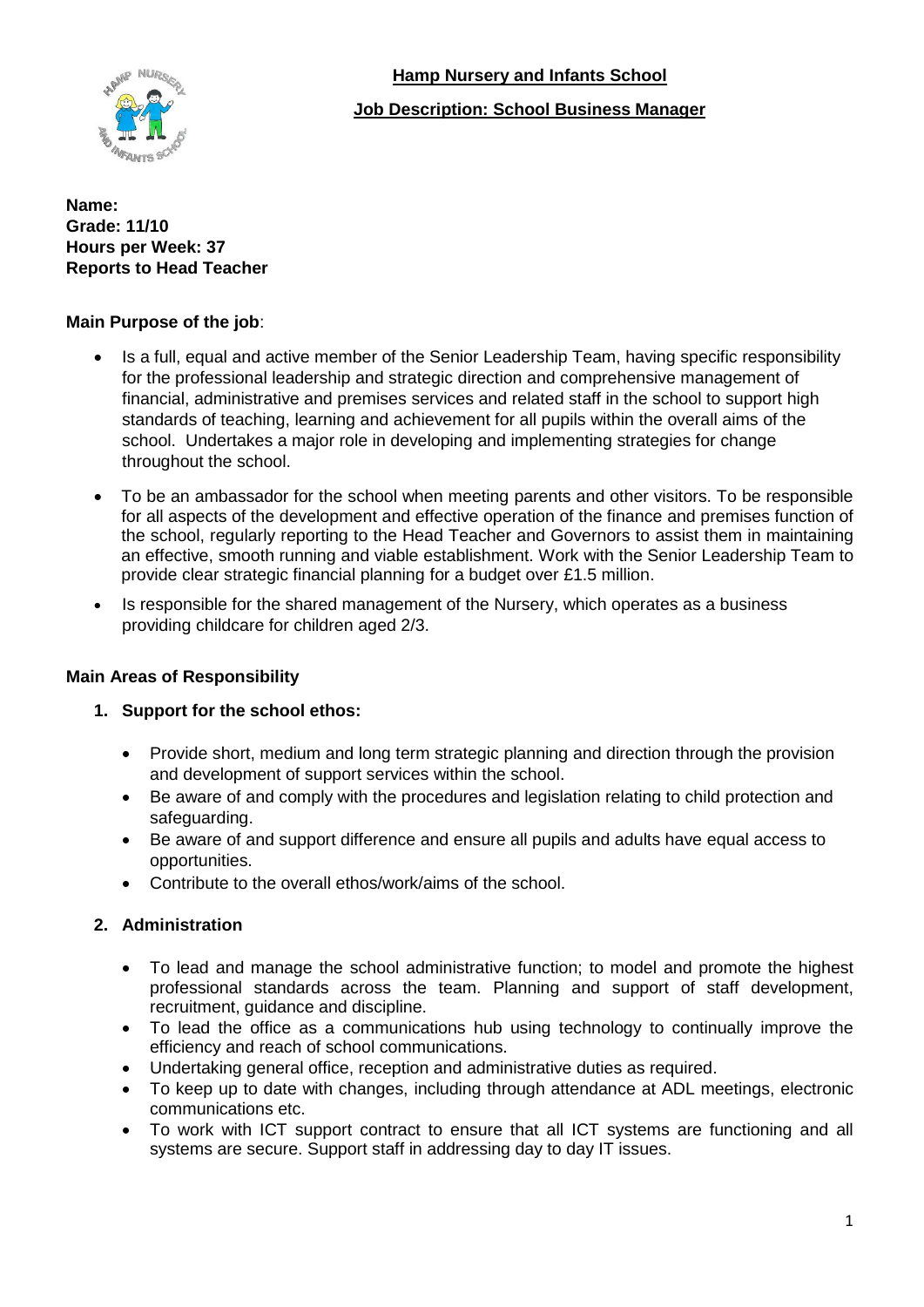- To act as the Data Protection Lead for the school ensuring all systems are secure, monitoring and reporting any breaches to the Head Teacher and Data Protection Officer. Advise all staff on Data Protection issues.
- To ensure that the school office team consistently provides a positive and effective first point of contact for pupil, staff, contractors and visitors.
- To resolve queries as appropriate, being aware of when it is appropriate to escalate issues.
- To ensure effective monitoring of the school email systems.
- Regularly update the website to ensure information is up to date and relevant information is communicated to parents and the public.
- To ensure that all communication issued via the school office is of a consistently high standard and reflects well on the school.
- To administer the operation of remote learning systems (google classroom) and other systems put in place when necessary. Report data as and when necessary to DFE (eg Covid absences etc).
- To assist the school in the reporting of pupil attainment results to statutory bodies.
- To assist the school in response to critical incidents being part of the critical incidence response team.

#### **3. Finance and Premises**

- To provide clear strategic leadership and management for all financial and business functions. Develop and manage systems for budgetary and financial planning and control, including financial monitoring, cash management and credit control in order to optimise best value and maximum efficiency. Undertake tendering processes as and when necessary.
- Manage the schools response to local and national initiatives in so far as they affect financial, administrative, personnel and premises issues. Report on and monitor spending on grant funding.
- Strategically ensures the most effective use of resources in support of the school's learning objectives and School Development Plan
- Is responsible for advising on, preparing and creating the school budget for agreement by the Headteacher and the Governing Body. Monitors, interprets and advises on the school budget. Responsible for operation of the schools financial duties, analyses information, prepares end of year balances and reports as required by the Local Authority and Governors, completes monthly reconciliation of school accounts system to LA system. Attends Governors meetings to report on all financial and premises issues.
- Operating and monitoring all school accounts and budgets, ensuring the safe receipt and handling of cash and the reconciliation of transactions.
- Provide advice and guidance on all personnel issues ensuring all staff receive a contract of employment, undergo DBS and medical checks and are paid at the appropriate level in a timely manner. Complete staffing returns to HR admin and payroll.
- Co-ordinating and completing administrative routines relating to orders, invoices, cheques, income, payroll and the receipt and distribution of goods and services.
- Develop, plan and manage the upkeep and capital development of the buildings and grounds, their security, maintenance of furniture and equipment ensuring that the school secures value for money in its supplies and services providing and environment conducive to student learning and the wider community.
- Ensure the school is cleaned in accordance with the methods and frequency defined.
- Advise on the use, development and maintenance of the administration ICT equipment, maintain the schools inventory and carry out necessary Risk Assessments on all aspects of school premises.
- Maintaining premises related functions including line management of staff to ensure compliance including H&S. Keep risk assessments up to date, using EEC and RAMIS reporting websites.